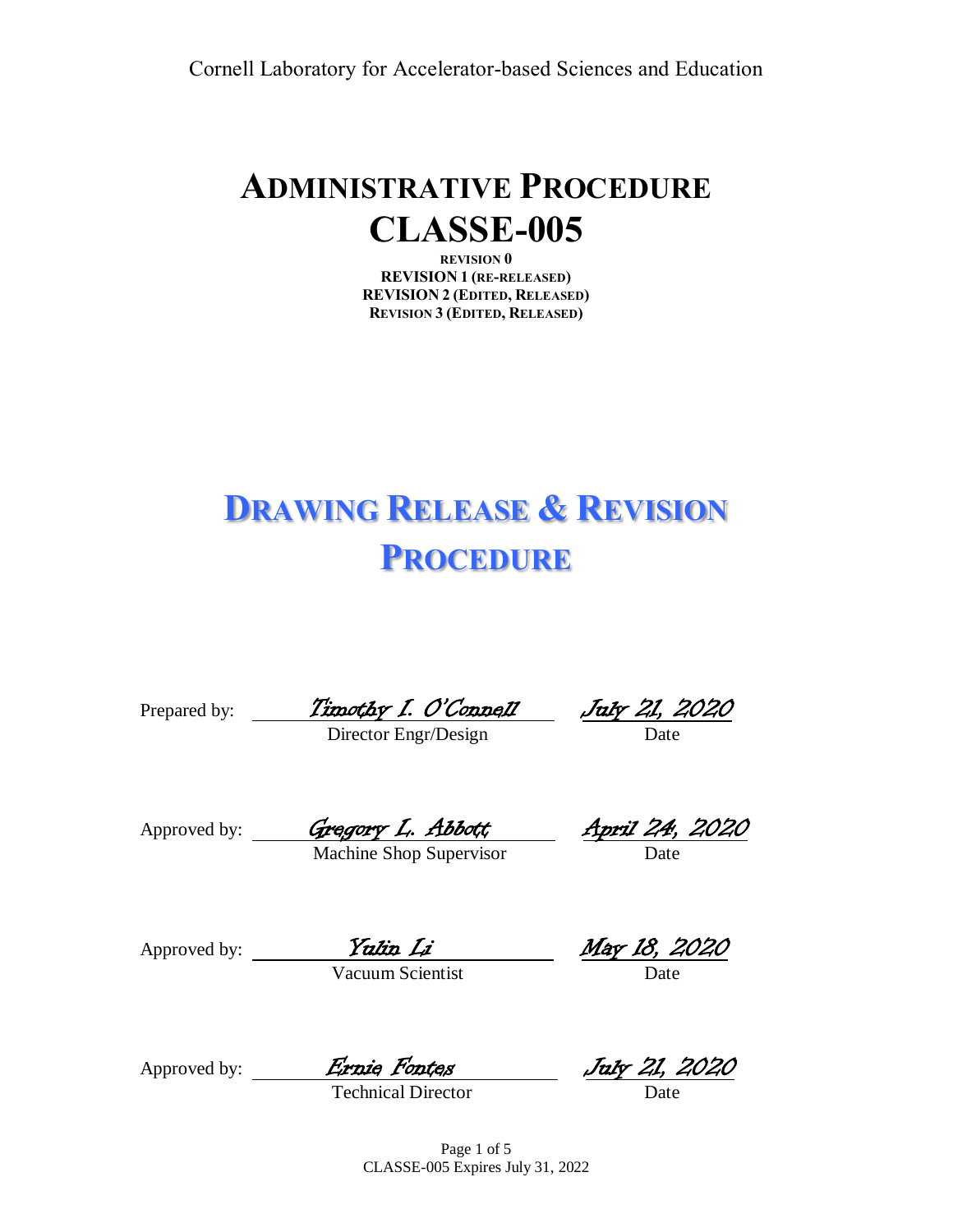#### **Table of Contents**

| <b>Section</b> | <b>Subject</b> | Page |  |  |
|----------------|----------------|------|--|--|
|                | Introduction   |      |  |  |
|                | Scope          |      |  |  |
|                | Procedure      |      |  |  |

#### **A. Introduction**

The Cornell Laboratory for Accelerator-based Sciences and Education (CLASSE) is engaged in variety of research activities that use complex mechanical/electrical systems, high voltage/current power systems, and ultra clean high vacuum systems. Since the Laboratory fabricates a wide range of components, a system to ensure that all engineering and design requirements are up to date is essential.

#### **B. Scope**

This procedure defines the requirements for releasing and editing approved/issued drawings, individual responsibilities and vendor contacts. This procedure applies to all CLASSE personnel and design documents under the control of the CLASSE Design-Drafting Office. Critical components (research programs) that are being fabricated or modified in a strict configuration-control process are included.

#### **C. Procedure for Releasing and Revising CLASSE Drawings**

As any given design matures from concept through to completion, it is important to follow a semi-formal review process prior to initial release to fabrication. This should be true even in our research and development environment. Important aspects of the design to be considered **should include, but are not limited to:**

- **Manufacturability in a machine shop**
- **Value engineering (\$)**
- **Vacuum properties**
- **Synchrotron radiation power management, and all other power and heat loads**
- **Compatibility for beam operations (beam aperture, beam impedance, etc.)**
- **Physical stresses and strains**
- **Installation procedure and tooling**
- **Welding (including EBW) and/or braze joint design**
- **Utilities integration**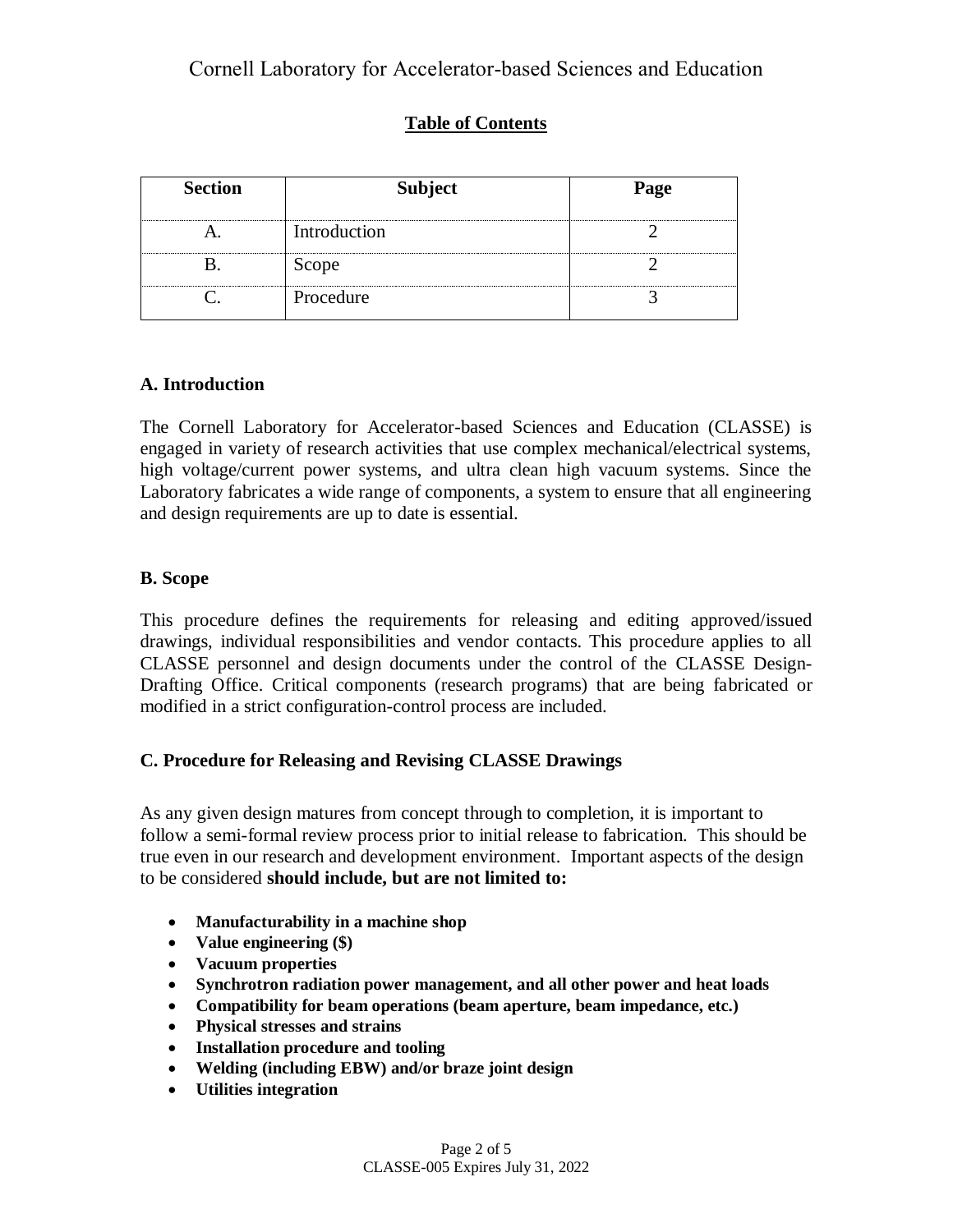In addition to providing a WBS account to charge labor, the author or originator of the design is responsible for consultation and review of the afore mentioned properties and obtain explicit approvals where applicable.

When a new design or concept moves past initial sketching stage, (i.e. – Sandbox concept) and effort will be put forth to move the design forward, even for R&D and single use applications, a WBS account for labor (supplied by the requestor) and a CLASSE drawing number needs to be assigned by the CLASSE Design Office to then organize and track the design in the Vault Data Management Server. This process allows for the data to be secured and backed up as well as be searched and referenced by CLASSE staff in a convenient and logical manner. Assigning a drawing number attaches the author's name, an agreed upon drawing series location and project title, dates for origination and subsequent revision, as well as release status.

A design develops to a point where the initial drawings have been completed and thoroughly reviewed by stakeholders. The author (defined as originator of the design or originator of subsequent design changes) communicates to the Design-Drafting Office when they have been approved and are ready to be released and issued for fabrication, either by the Newman Machine Shop or by outside vendors.

Once a drawing has been released and issued into the CLASSE design-drafting system through the CLASSE design office it is very important to understand and follow a best practice for changing those drawings, writing revisions (rev letter increments), and releasing/issuing those revised drawings. Please note that drawings that have not been released through the CLASSE Design-Drafting Office must not be sent for fabrication, especially to outside vendors, except with explicit permission by the P.I./co-P.I. in charge or project CAM plus one of Engineering/Fabrication Director, Technical Director, CHESS/ERL/SRF project director.

The Design-Drafting Office posts PDFs of the drawings and enters the initial release data, from the drawing title block, into the drawing database (called NUMO). This release data includes the release/plot date, the author's name (Drawn For), the drawing titles and sheet quantities. At this time, the plot date on every sheet's title block reflects the date that any sheet of the drawing was last revised or released. There is no revision letter used at the initial release, either in the title block or the revision history in the upper right hand corner of every drawing sheet. However, the date and approval fields for the Initial Release should be filled out by the drafting office to show that the sheet has been released and is OK to send to the shop or outside vendors. (See figures  $1 \& 2$ ).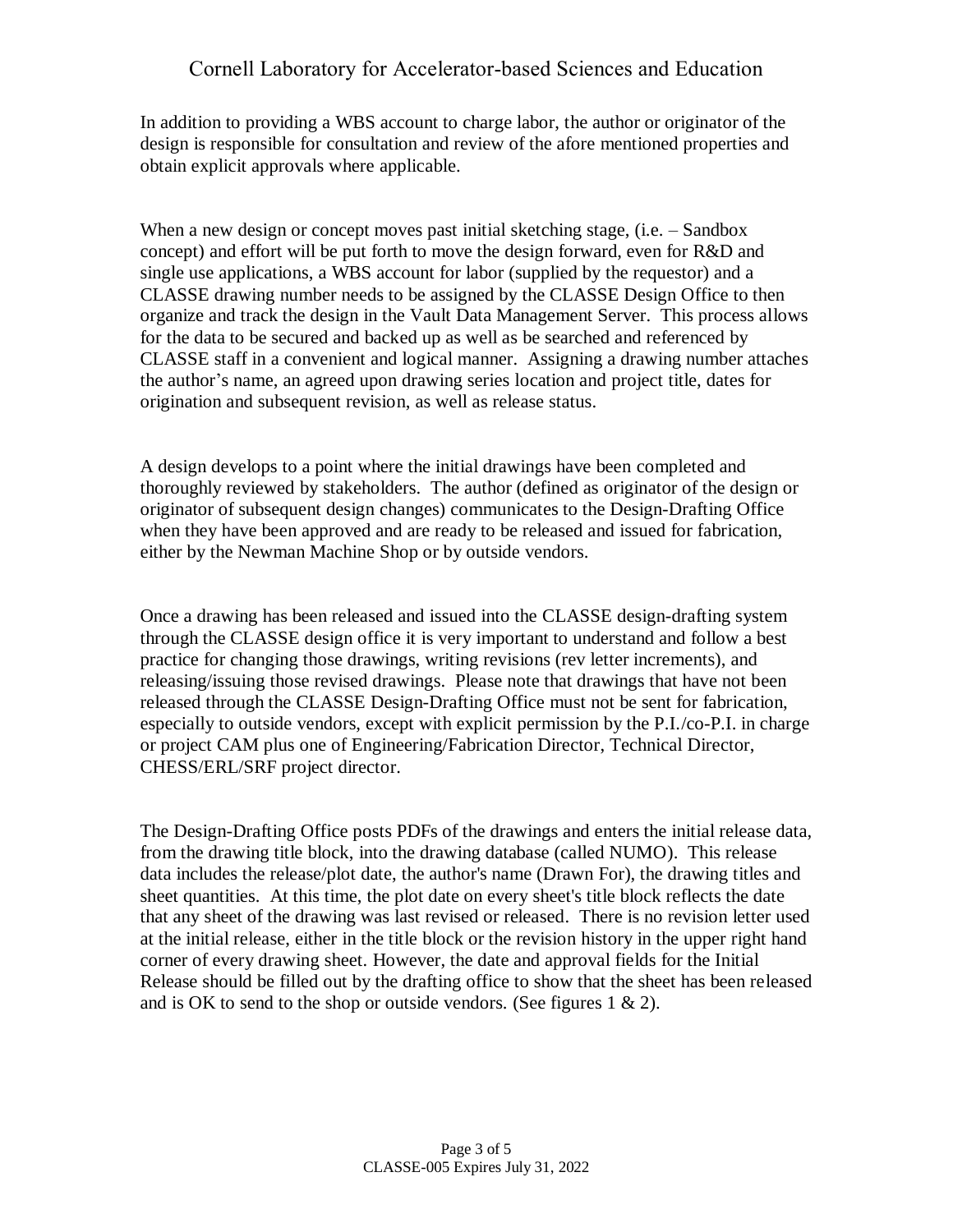

### Figure 1. Title Block



## Figure 2. Revision History (Upper Right Corner of Sheet)

Changing any drawing after it has been released necessitates writing a revision to the affected sheet(s). This revision could be as minor as adding a missing dimension or as major as total part re-designs. The same approval process for releasing drawings initially is also followed for approving the revised drawings. The author communicates to the Design-Drafting Office when the revisions have been approved and are ready to be released and issued. At this time, the title block and revision history sections of the drawing have been edited to show an incremental revision letter distinguishing the revised sheet from the initial release. The plot date is also changed to reflect this revision release date, further distinguishing it from the initial release. (See figures  $3 \& 4$ ).